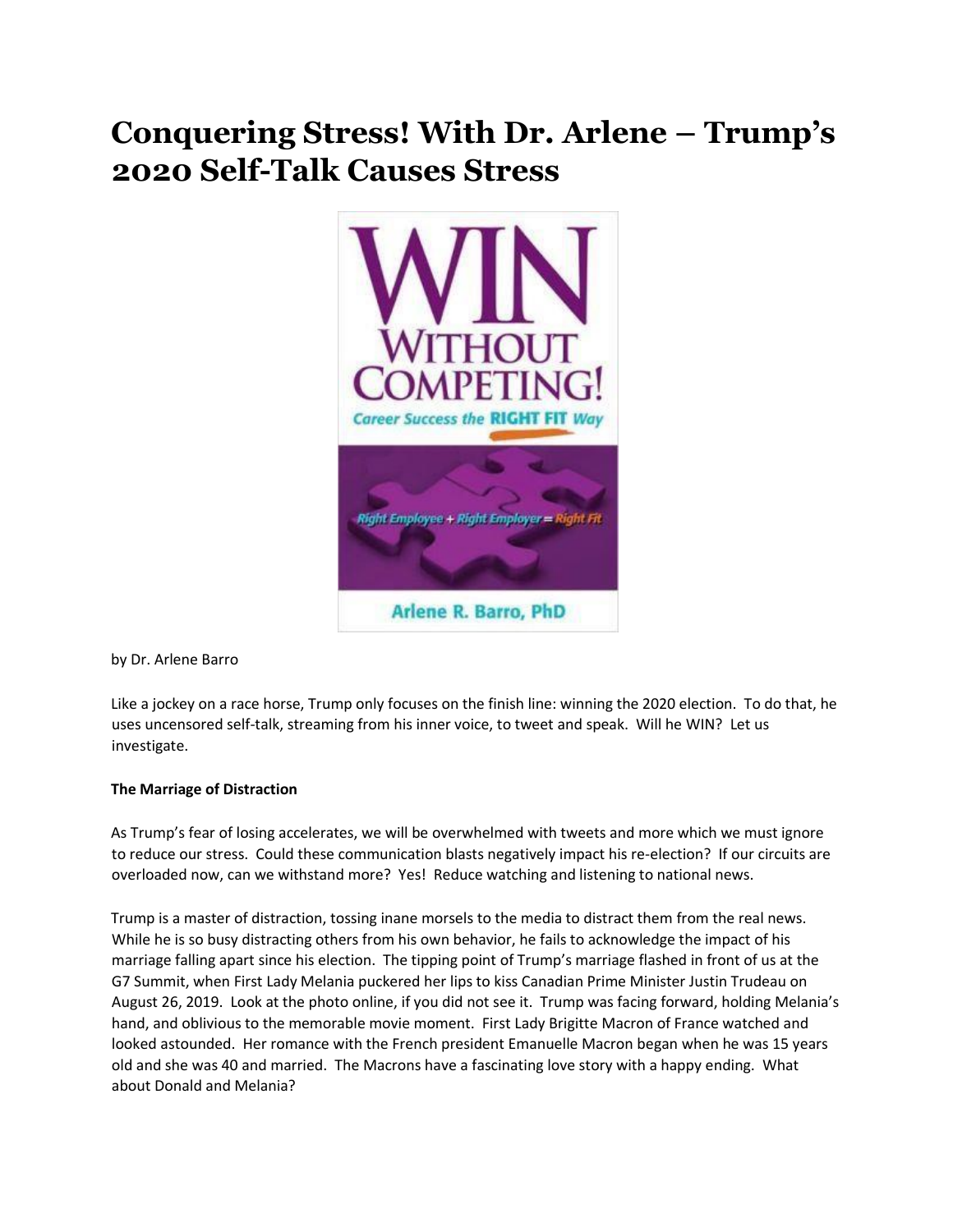Gabbi Shaw reports in *We asked a body-language expert to look at pictures of Donald & Melania Trump. Here's how she analyzed them,* insider.com, May 20, 2019:

Patti Ward focused her analysis on the changes in Donald's and Melania's body language since 2016. Ward says that they were happy in 2016 but not today. She emphasized the changes in Melania's posture. "Her shoulders are forward, almost slouching, and her arms are stiff and close to her side." Ward refers to Melania's posture positioning as a "danger response," resulting in a type of freeze. "You bring your limbs closer to your body—you hunker down to make yourself small."

Ward's analysis is consistent with Melania's behavior. She disappears for months and then reappears when absolutely necessary, looking uncomfortable and not present. Was the Trudeau kiss her way of saying, "I no longer want to play the role of First Lady?"

Frequently, Trump takes Ivanka to events which the First Lady should attend. Ivanka is not a replacement for Melania. During the 2016 election, Melania rarely appeared and used her son Barron as an excuse. Ivanka was a substitute for Melania then and continues to do so now. Trump assumes substituting one woman for another is acceptable. He may be unpleasantly surprised. Could his unhappy marriage have an impact on his re-election? What if Melania packs up and moves back to the Trump Tower, which would be a significant distraction? Unfortunately, their prenup agreement cannot be found on Google, which might tell us the terms of their relationship. Without that information, we cannot predict if she would move out of the White House.

#### **The Spouses of Democratic Candidates**

Could the right spouse have an impact on the election? It is possible, especially if Trump and the Democratic candidate are polling high. The top three Democratic candidates now: Biden, Warren and Sanders. Let us look at Dr. Jill Biden who has been married to Joe for more than 40 years. She is the perfect person to distract voters from his gaffes. Biden was the second lady in the White House for eight years and the first second lady to hold a paying job while in the White House. She is a college professor, who is an articulate, persuasive spokesperson for her husband. Biden is outgoing and will be visible on the campaign trail. The Bidens works as a team. Their body language and behavior confirm that they are happily married. Her Wikipedia bio reveals a leader who is an excellent role model.

Elizabeth Warren has been married to Harvard Law Professor Bruce Mann for almost 40 years, according to Wikipedia. She appears to keep her professional and personal life separate. Flying solo is her persona. If Warren becomes the Democratic presidential candidate, it is important that we meet her husband early in the campaign. If she were elected president, he would be the first gentleman. From my perspective, she could hamper her chances of winning by avoiding personal transparency which includes meeting her family.

Bernie Sanders has been married to Dr. Jane Sanders for more than 30 years. When Sanders ran in 2016 against Clinton to capture the Democratic presidential nomination, his wife stuck to him like glue. Now he does not mention her name. Yes, they are still married but she has been under federal investigation and financial scandals have surrounded her. Even though, she has not been found guilty, she displays a consistent behavior pattern which shows inept money management skills leading to dire consequences. For the details, read her Wikipedia profile. The dubious outcome of investigating Jane Sanders reminds me of